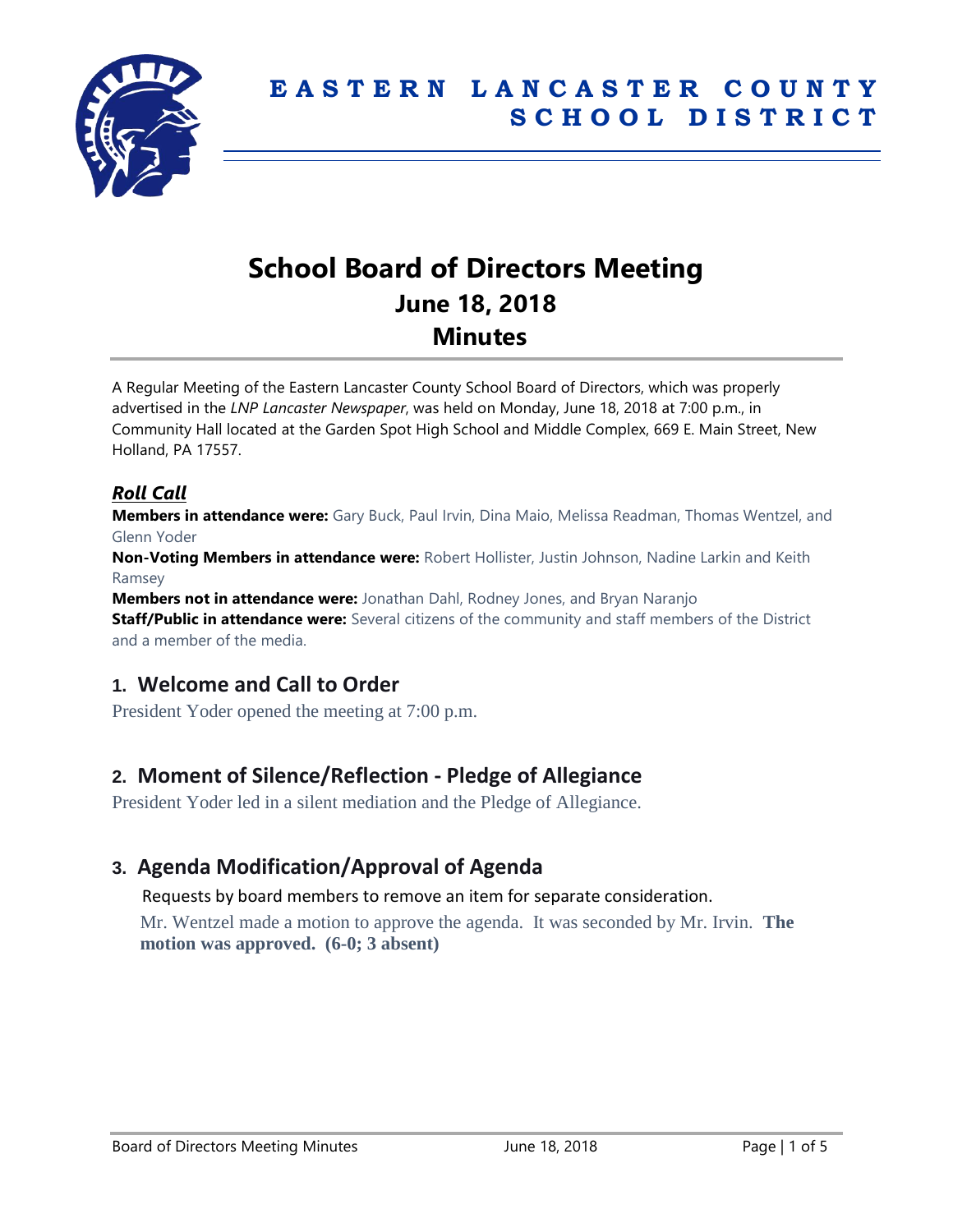# **4. Citizens of the District Comments**

At this time we will invite public (Citizens of the District) comment on any topic that is within the Board's jurisdiction. Please also note that the public is invited to attend our Committee Meetings where much of the discussion and deliberation of agenda topics is conducted. (Committee Meetings are held in the Community Hall at the Garden Spot Complex at 7 p.m. on the second Monday of the month.)

### Kim Eby, New Holland.

Ms. Eby thanked the Board for their service and said a prayer.

# **5. Special Presentation - Food Services Program**

#### Food Services Program Presentation - Jami Leisey, Director of Food Services

Dr. Hollister introduced Jami Leisey, the Director of Food Services. Mrs. Leisey presented to the Board updates regarding Act 55 of 2017 which prohibits schools from denying a school food program meal to any student who requests one but does not have the money to pay for the meal. This includes students with negative balances. She noted that no food service personnel can communicate with students about their balance. All communications must be with the parents. Mrs. Leisey indicated that their department was sending home letters in seal envelopes and emailing parents twice a week to indicate negative balances. She noted that there was a possibility of a joint collection effort with other school districts. Mrs. Leisey informed the Board that the Food Service Department had a total deficit of \$8,000 from negative balances for the 17- 18 school year. She noted that the total from 16-17 school year deficit was \$254.

Dr. Hollister complimented Mrs. Leisey and her work with the Food Services Department.

# **6. Consent Agenda**

Items listed under the Consent Agenda section of our Board Meeting Agenda are considered to be routine and are acted on by the Board in one motion. There is no Board discussion of these items individually prior to the Board vote unless a member of the Board requests that a specific item be removed from the Consent Agenda. Requests to remove an item from the Consent Agenda will be accepted at agenda section 3. Agenda Modification/Approval of Agenda. (Requests to remove an item for separate consideration). Items Removed from the Consent Agenda will be moved to agenda section "Action Items."

Mr. Wentzel made a motion to approve the consent agenda. It was seconded by Mr. Gary Buck. **The motion was approved. (6-0; 3 absent)**

#### **a. Approval of Minutes**

**b. Treasurer's Report**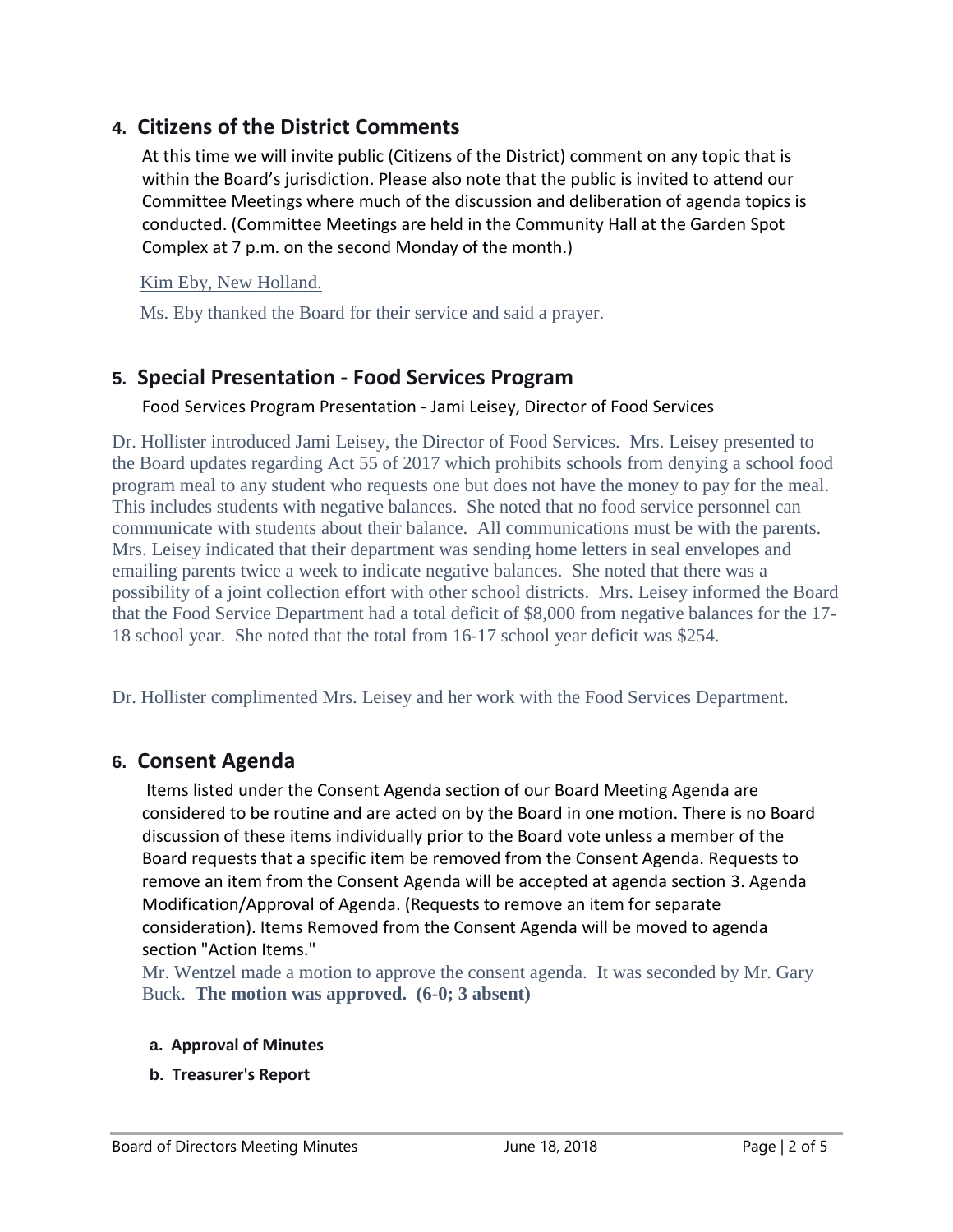- **c. Approve Personnel Report**
- **d. Bills Paid**
- **e. Cafeteria Fund Treasurer's Report**
- **f. Investments**
- **g. Student Activity Account**
- **h. Approve Budgetary Transfers**
- **i. Action Item - Approval of Final Budget for General Fund Approval Resolution**

The final budget includes a proposed tax increase or 1.90% and use of Fund Balance

#### **j. Action Item - Approval of Reassessment Year - Preliminary Resolution Establishing Revenue Neutral Tax Rate**

This resolution sets the revenue neutral tax rate at 12.1545 mills.

#### **k. Action Item - Approval of Annual Tax Levy Resolution**

This resolution sets the tax rates for 2018-19. The real estate tax rate would be set at 12.3854.

**l. Action Item - Approval of Homestead and Farmstead Exclusion Resolution**

The total tax reduction amount for each homestead and farmstead is \$64.04.

#### **m. Action Item - Approval of the Agreement with River Rock Academy Incorporated for the 2018-19 School Year**

The agreement provides the District with 4 slots (including transportation) at the River Rock Academy for the 2018-19 School Year at a total cost of \$155,903.20

- **n. Action Item - Approval of the Resolution for Commitment of June 30, 2018 Fund Balance**
- **o. Action Item - Approval of the Restated Collective Bargaining Agreement with the ELCEA** Adjustments:
	- Table of Contents page numbers based on adjustments
	- Notice of Vacancies email versus posting
	- Telemedicine Removed at No Cost Memorandum of Agreement and Added \$15 co-pay (after annual deductible)
	- Insurance Upon Retirement added Vision program
	- Column Movement Official Transcript Deadline 10/1 for Spring and Summer Courses and 3/1 for Fall Courses
	- Prepayment for College Courses added language based on current practice
	- Extra-curricular Units adjusted based on recent Board approval and reduced years of service factor to 3.15% and changed the annual increase for employees in same position to 3.50%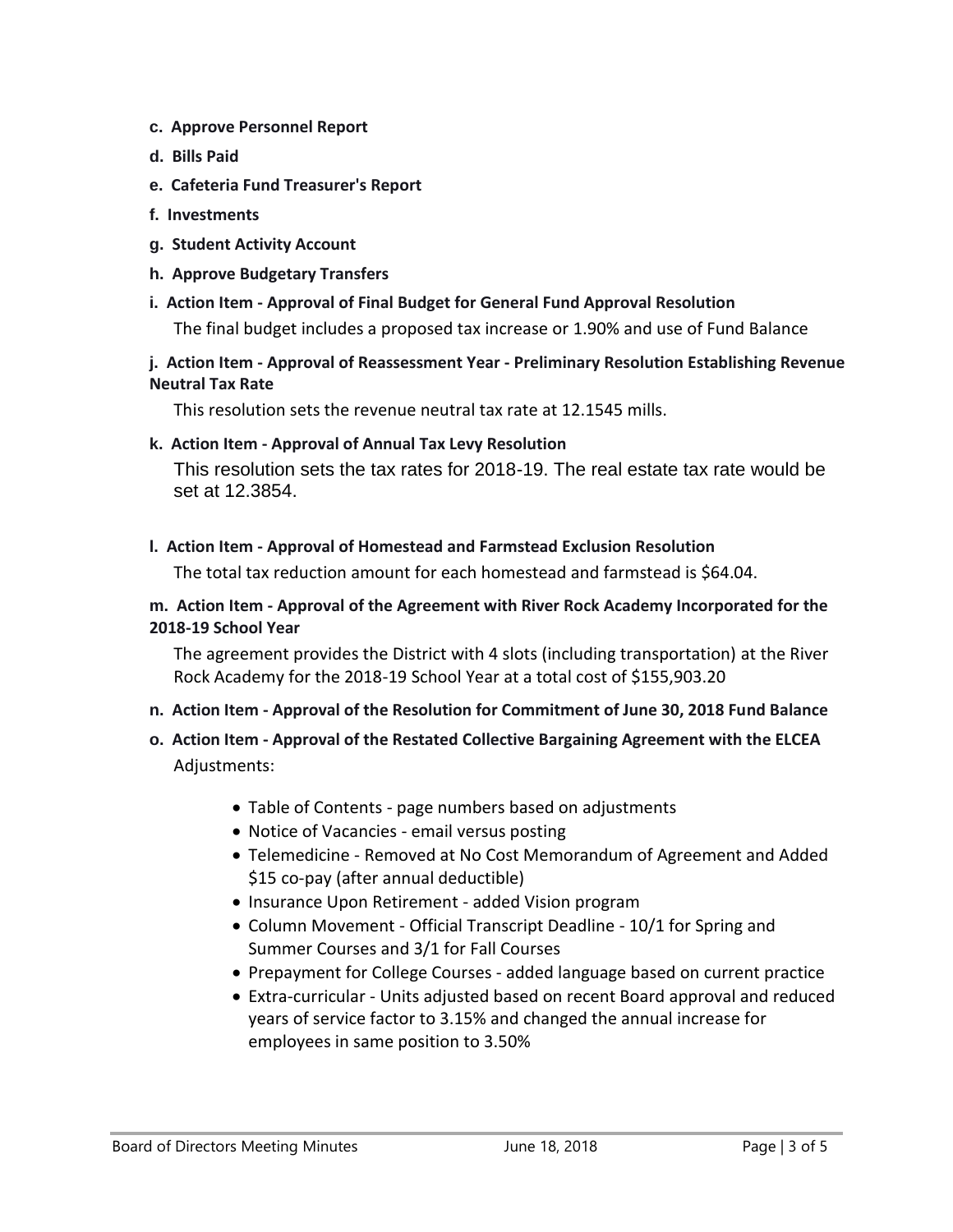**p. Action Item - Authorize the Chief of Finance and Operations to make the necessary Budgetary Transfers for the 2017-18 school year after June 30, 2018**

### **q. Action Item - New Course in Design Engineering for Garden Spot High School Fall 2018** A new course has been developed by the Technology & Engineering Department for the Fall of 2018. A new Design & Engineering course was developed that is not about introducing new technological concepts, but focuses on mastering previously learned concepts while learning how to manage a large project. Some of the new project management skills students will develop are collaboration, time management, budget management, working professionally with local businesses, and preparing a large professional presentation. Students may choose to compete with the project that they design in the course in the Pennsylvania Governor's STEM Competition. However, no student will be required to enter that competition.

**Course Description:** At this level the students should be proficient in using the technological design process for small and medium sized design challenges. This course will focus on mastery of the design process and its application in a long-term, openended project. Students will learn how to develop a design process, and plan and organize a large-scale project. The students will learn how to conduct detailed research for a design problem. Students will also learn how to collaborate with peers and businesses to find a solution to their problem.

### **7. Action Items**

Items Removed from Consent Agenda for Separate Consideration.

# **8. Reports**

#### **a. Lancaster County Tax Collection Bureau**

The June 13, 2018 Board Meeting was cancelled. The next Board Meeting is scheduled for September 12, 2018

Mr. Ramsey reported that the Lancaster County Tax Collection Bureau's June 13<sup>th</sup> meeting was canceled and the next meeting would take place on September 12, 2018.

#### **b. Lancaster-Lebanon IU13**

No Report. U13 Board meeting to be held on June 20, 2018.

### **c. Lancaster CTC**

Mrs. Readman reported that she was unable to attend the recent JOC meeting. She reported that the new Executive Director, Dr. Savin was meeting with each member of the JOC and her meeting with him was scheduled for mid-August to learn a little bit about the District.